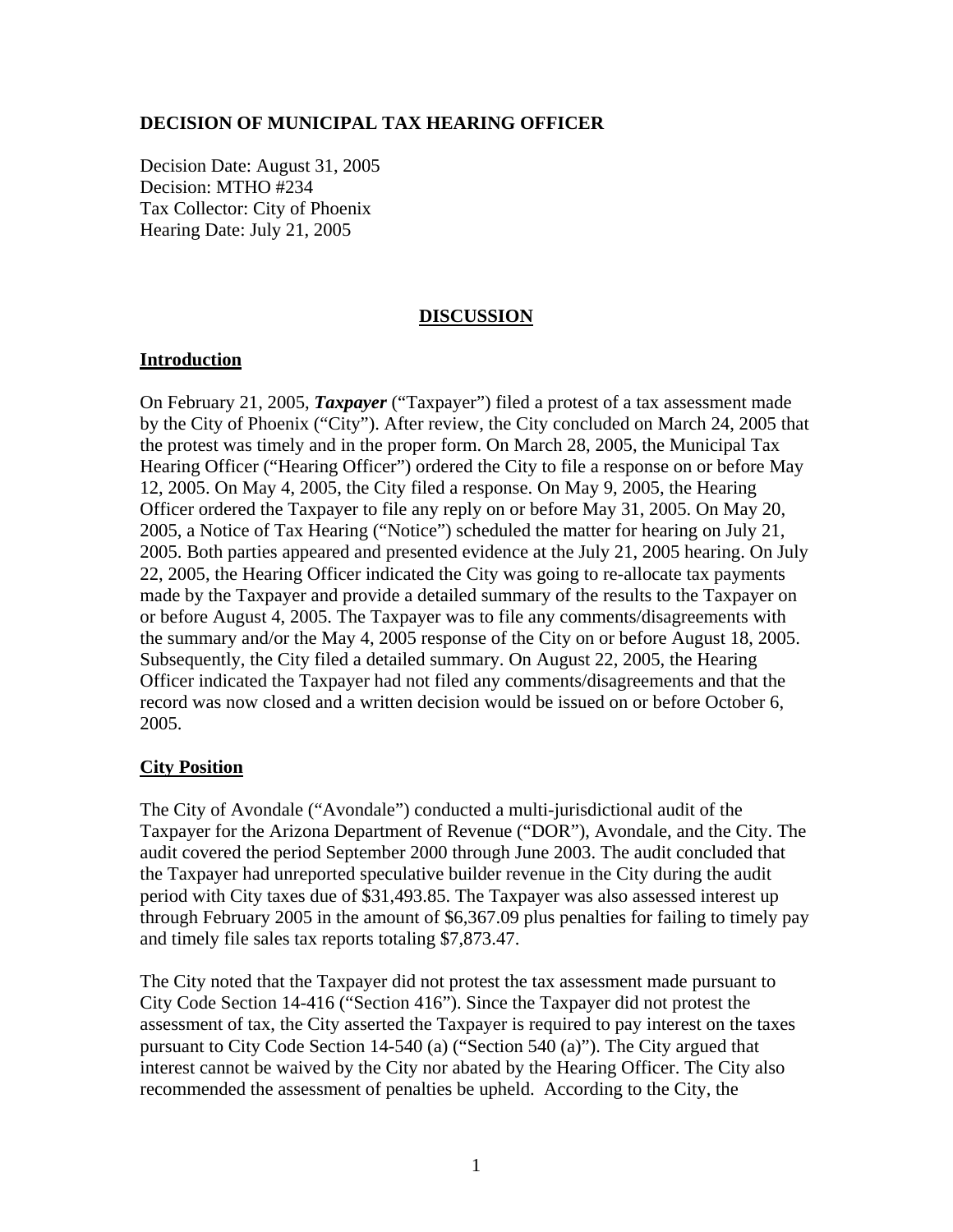Taxpayer was previously audited for the same business activity for the period March 1994 through November 1997 resulting in a tax assessment of \$10, 417.06 on the Taxpayer at that time. As a result, the City argued the Taxpayer was fully aware of the speculative builder tax. The City also informed the Taxpayer at the previous audit that interest would continue to accrue on any unpaid taxes.

### **Taxpayer Position**

The Taxpayer requested the penalties and interest be abated. According to the Taxpayer, outside management and its employees abruptly resigned on February 15, 2003. At that time, the Taxpayer found there was a problem with the accounting computer software and that the consultant had not reconciled the books since the beginning of the fiscal year (October 1, 2002). Subsequently, the Taxpayer discovered that the sales tax had not been filed since September 30, 2002. According to the Taxpayer, they wanted to pay taxes and file returns during the audit but were told by the Avondale auditor to not file tax returns at that time. For that reason as well as the fact that they were at the mercy of the previous management and its' employees, the Taxpayer requested the penalties be abated. The Taxpayer asserted the Avondale audit was completed in November 2003. According to the Taxpayer, the City was contacted at that time in order to file a protest letter. The Taxpayer asserted they were told no protest could be filed because the City audit was not complete. Because the audit results from the City were not provided to the Taxpayer until September 2004, the Taxpayer requested the interest be abated. At the hearing the Taxpayer requested the City re-allocate tax payments made by the Taxpayer so the payments were used to offset the audit results and not used against previous unpaid balances. We note the City provided a summary of the re-allocation to the Taxpayer and the Taxpayer did file any disagreements with the summary.

#### **ANALYSIS**

Section 540 (a) provides that interest shall be accrued on unpaid taxes until paid. Further, "interest may be neither waived by the Tax Collector nor abated by the Hearing Officer except as it might relate to a tax abated . . .". Since no taxes have been abated in this matter, the interest may not be waived. While the City audit results may have been delayed, the Taxpayer did have the use of any unpaid taxes during that time period.

The City was authorized pursuant to Section 540 (b) to assess penalties for failure to timely file tax returns and failure to timely pay taxes. The penalties may be waived when the Taxpayer demonstrates "reasonable cause" for failure to timely file and/or timely pay. While the Taxpayer had prior knowledge of the speculative builder tax, the evidence demonstrated that the Taxpayer relied on a management company to properly report and pay City sales tax. The Taxpayer did not discover there was a reporting and payment problem until after the management company abruptly resigned. The issue before us is whether or not the Taxpayer "exercised ordinary business care and prudence". We conclude that the Taxpayer did exercise ordinary business care and prudence by relying on the management company timely filing monthly tax returns but do not conclude that the Taxpayer exercised ordinary business care and prudence by relying on the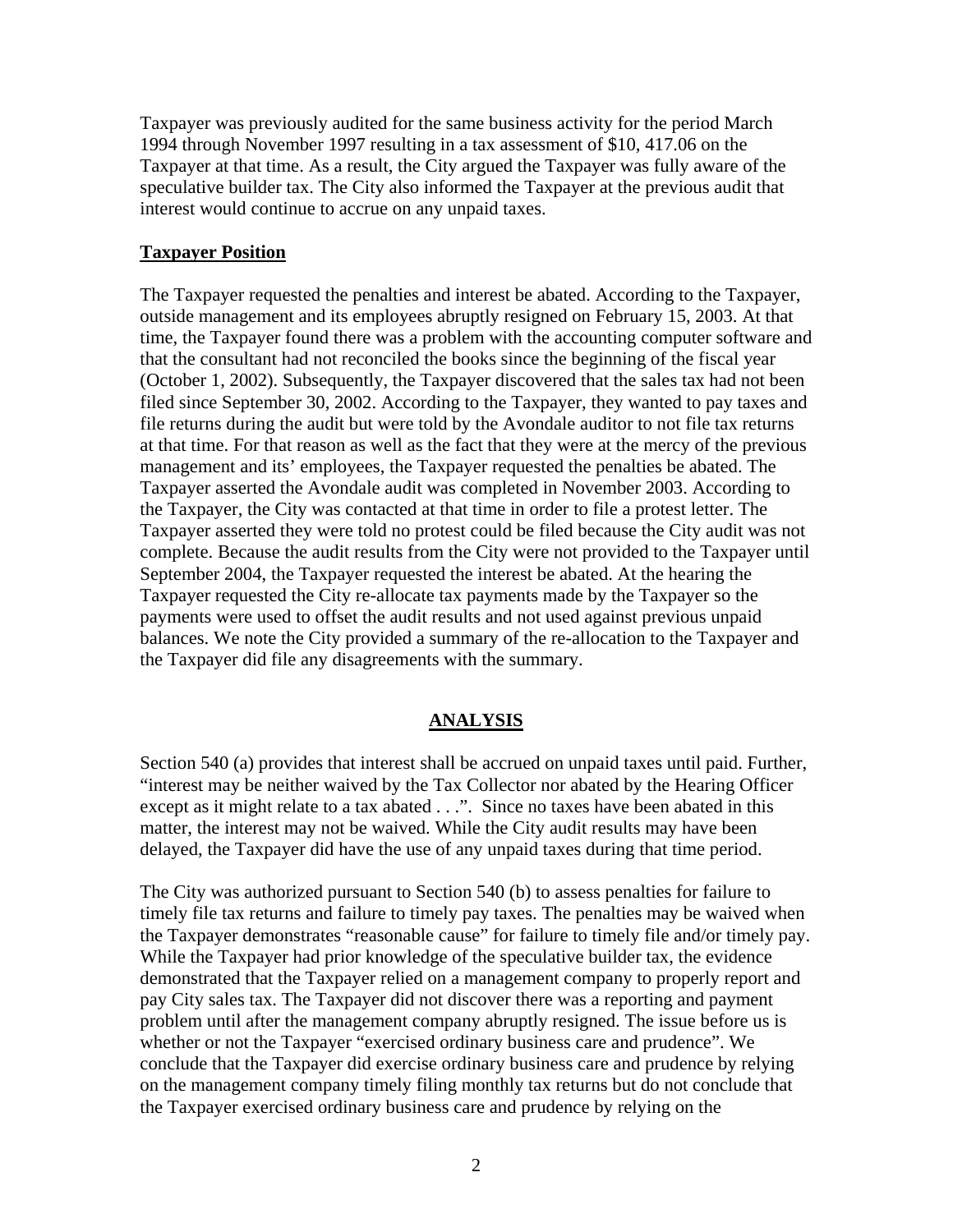management company to timely pay the City taxes. Ordinary care and prudence would have required the Taxpayer to have established some checks and balances to insure the taxes were being paid. That clearly was not done in this case. Based on the above, we will waive the penalties for failure to timely file but will uphold the penalties for failure to timely pay.

# **FINDINGS OF FACT**

- 1. On February 21, 2005, the Taxpayer filed a protest of a tax assessment made by the City.
- 2. After review, the City concluded on March 24, 2005 that the protest was timely and in the proper form.
- 3. On March 28, 2005, the Hearing Officer ordered the City to file a response on or before May 12, 2005.
- 4. On May 4, 2005, the City filed a response.
- 5. On May 9, 2005, the Hearing Officer ordered the Taxpayer to file any reply on or before May 31, 2005.
- 6. On May 20, 2005, a Notice scheduled the matter for hearing on July 21, 2005.
- 7. Both parties appeared and presented evidence at the July 21, 2005 hearing.
- 8. On July 22, 2005, the Hearing Officer indicated the City was going to re-allocate tax payments made by the Taxpayer and provide a detailed summary of the results to the Taxpayer on or before August 4, 2005.
- 9. The Taxpayer was to file any comments/disagreements with the summary on or before August 4, 2005.
- 10. Subsequently, the City filed a detailed summary.
- 11. On August 22, 2005, the Hearing Officer indicated the Taxpayer had not filed any comments/disagreements and that the record was now closed and a written decision would e issued on or before October 6, 2005.
- 12. The Taxpayer had speculative builder revenues within the City for the period December 2002 through June 2003.
- 13. The Taxpayer failed to timely file tax reports or timely pay City taxes during the period December 2002 through June 2003.
- 14. Avondale conducted a multi-jurisdictional audit of the Taxpayer for the DOR,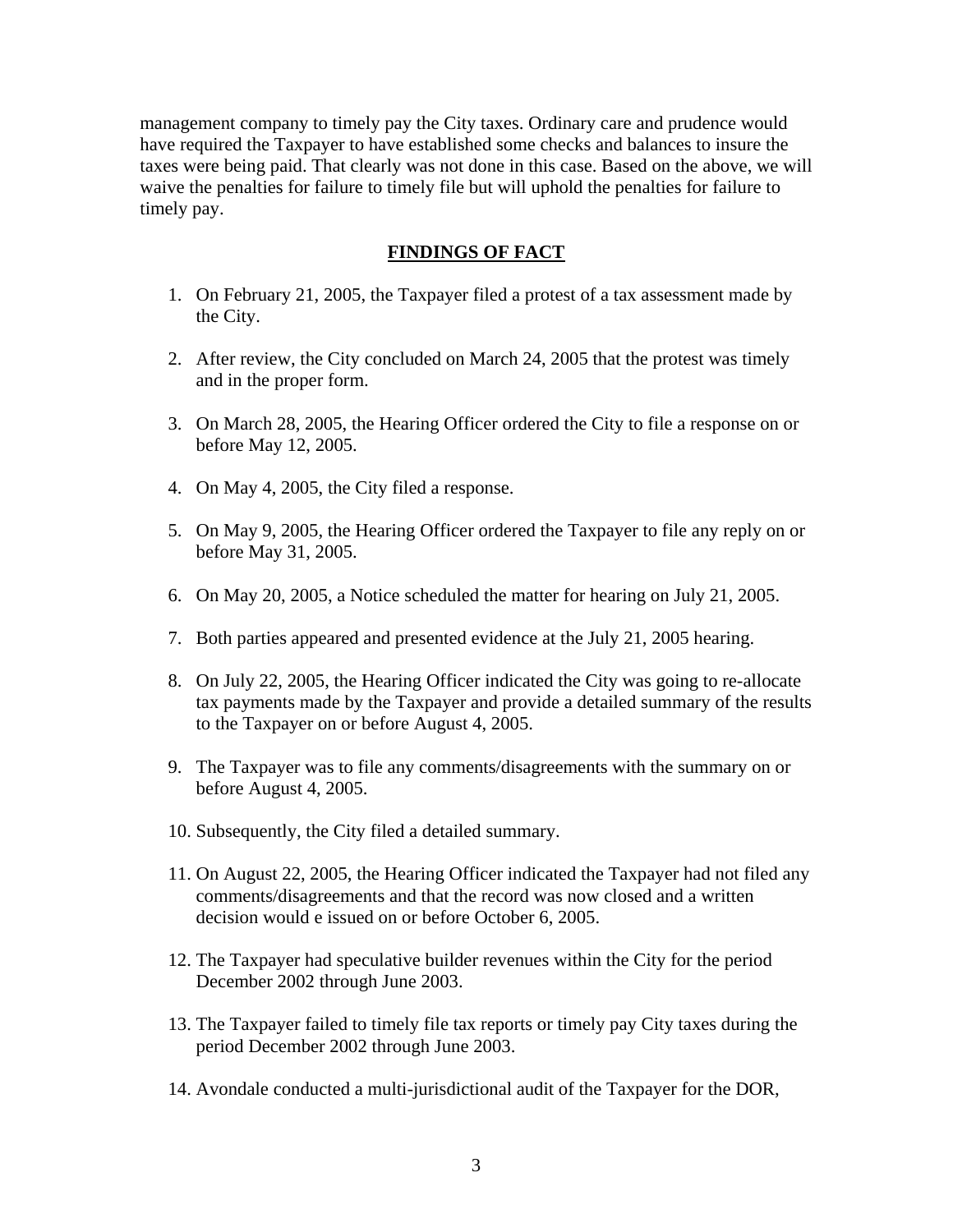Avondale, and the City.

- 15. The audit covered the period September 2000 through June 2003.
- 16. The Taxpayer was assessed City taxes in the amount of \$31,493.85.
- 17. The Taxpayer was also assessed interest up through February 2005 in the amount of \$6,367.09 plus penalties for failing to timely pay and timely file sales tax reports totaling \$7,873.47.
- 18. The Taxpayer did not protest the tax assessment for the speculative builder revenues.
- 19. The Taxpayer was previously audited for the same business activity for the period March 1994 through November 1997 resulting in a tax assessment of \$10,417.06.
- 20. The Taxpayer was aware of the speculative builder tax.
- 21. The Taxpayer was informed at the previous audit that interest would continue to accrue on any unpaid taxes.
- 22. The Taxpayer relied on a outside management company to timely file monthly sales tax forms and timely pay sales tax to the City.
- 23. On February 15, 2003, the management company and its employees abruptly quit.
- 24. The Taxpayer discovered there was a problem with the accounting computer software and that the management company had not reconciled the books since the beginning of the fiscal year (October 1, 2002).
- 25. Subsequently, the Taxpayer discovered that the sales tax had not been filed since September 30, 2002.
- 26. The Avondale audit was completed in November 2003.
- 27. The City audit was completed in September 2004.
- 28. After the hearing, the City re-allocated tax payments made by the Taxpayer which resulted in a reduction of interest for the audit assessment.

#### **CONCLUSIONS OF LAW**

1. Pursuant to ARS Section 42-6056, the Municipal Tax Hearing Officer is to hear all reviews of petitions for hearing or redetermination under the Model City Tax Code.